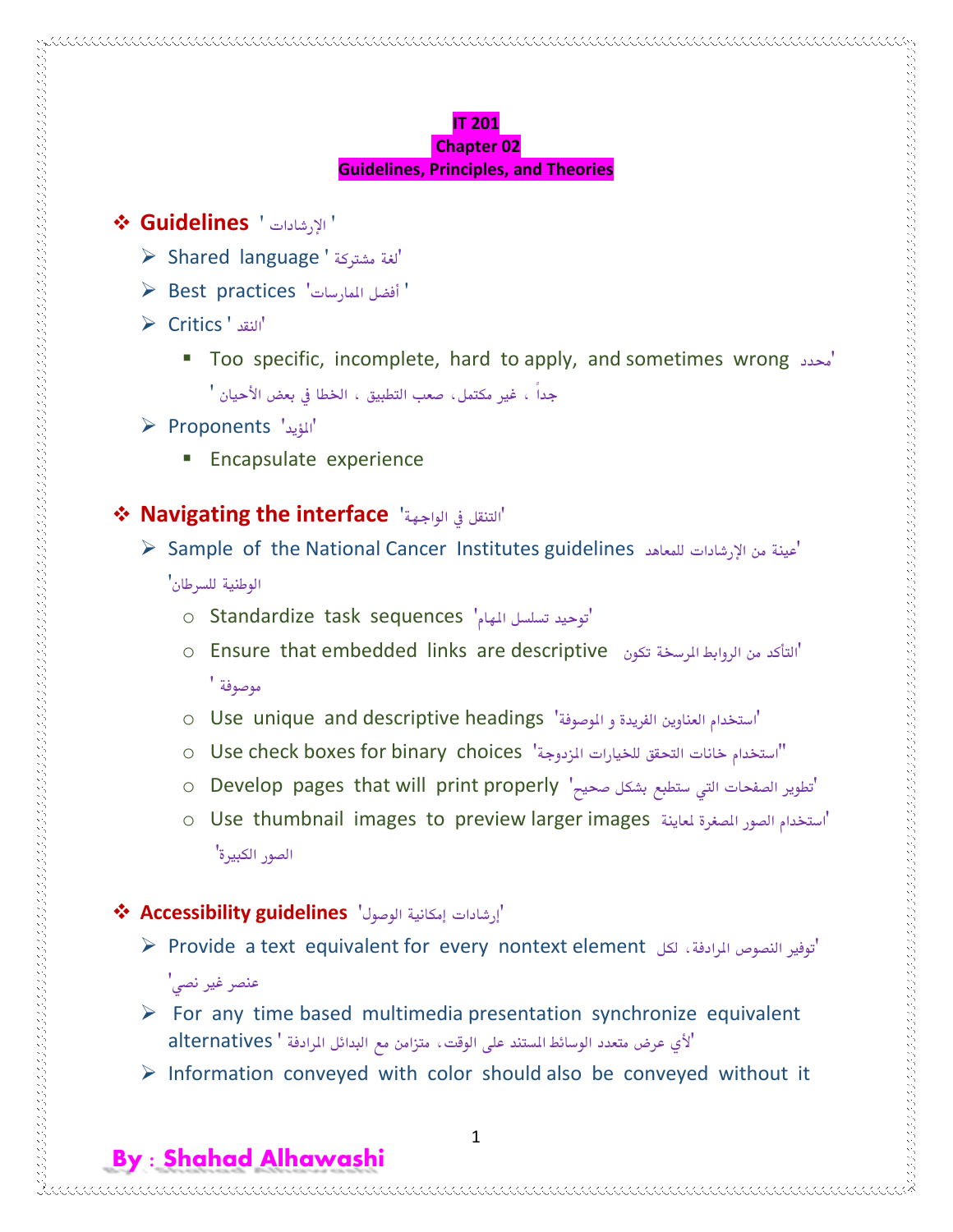Title each frame to facilitate identification and navigation لتسهيل إطار كل عنونة' التعرف والنقل'

# **Organizing the display** 'العرض تنظيم'

 Smith and Mosier (1986) offer five high level goals رفيعة أهداف مخسة عرضوا' المستوى'

- o Consistency of data display 'البيانات عرض اتساق'
- o Efficient information assimilation by the user أستيعاب المعلومات الفعالة من قبل املستخدم'
- o Minimal memory load on the user ' تحميل ذاكرة ضئيلة على المستخدم'
- o Compatibility of data display with data entry "توافق البيانات المعروضة مع البيانات المعروضة البيانات العروضة ادخال البيانات'
- o Flexibility for user control of data display 'المرونة في تحكم المستخدم لعرض البيانات '

### **Getting the user's attention** ' املستخدم انتباه على احلصول'

| Intensity                 | <b>Marking</b> | <b>Size</b> | <b>Inverse Video</b>                |
|---------------------------|----------------|-------------|-------------------------------------|
| كثافة                     | علامة          |             | عكس الفيديو                         |
| <b>Blinking</b><br>الوميض | Color          | Audio       | Choice of<br>fonts<br>اختيار الخطوط |

# **Principles**

- More fundamental, widely applicable, and enduring than guidelines اكثر'
	- جوهرية وتطبق على نطاق واسع ودميومة من اإلرشادات '
- $\triangleright$  Need more clarification ' حيتاج الى المزيد من التوضيح
- Fundamental principles 'اجلوهرية املبادئ'
	- o Determine user's skill 'املستخدم مهارات مستويات حتديد'
	- o levels Identify the tasks 'املهام تطابق'
- 'مخسة أمناط للتفاعالت الرئيسيّة' styles interaction primary Five

# **By : Shahad Alhawashi**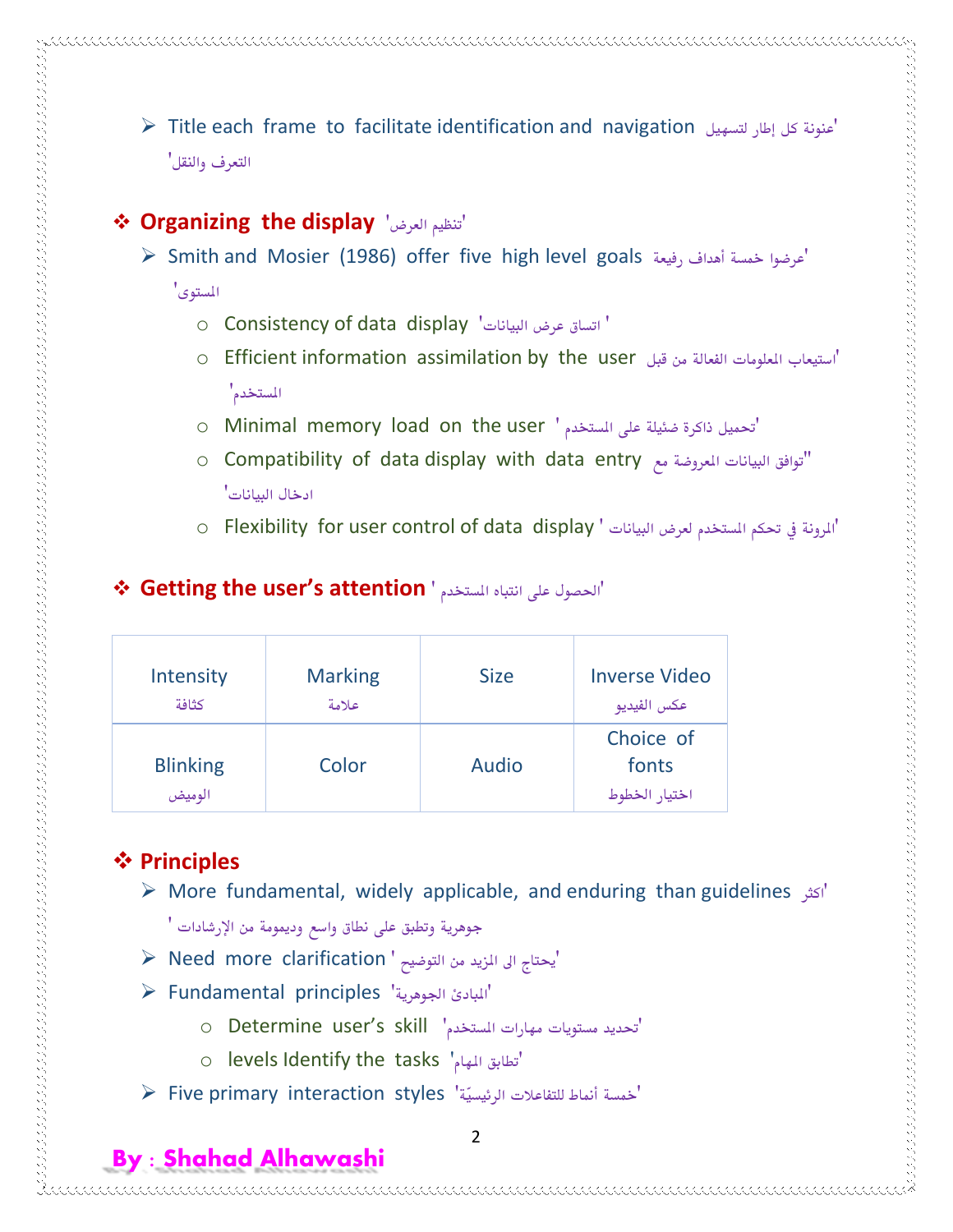- Eight golden rules of interface design 'الواجهة لتصميم ذهبية قواعد مثن'
- Prevent errors 'األخطاء منع'
- Automation and human control 'البشري وحتكم اآللي التشغيل'

# **Determine user's skill levels** 'املستخدم مهارة مستويات حتديد'

- $\triangleright$  " Know thy user" ' اعرف المستخدم'
- $\triangleright$  Age, gender, physical and cognitive abilities, education, cultural or ethnic background, training, motivation, goals and personality واجلنس العمر'

والطبيعة البدنية والقدرات اإلدراكية والتعليم واخللفية الثقافية او العرقية والتدريب والتحفيز واالهداف والشخصية'

- Design goals based on skill level 'املهارة مستوى على مبين التصميم أهداف'
	- $\circ$  Novice or firsttime users 'المبتدئين او المستخدمين للأول مره' "u
	- o Knowledgeable intermittent users 'معرفة المستخدمين المتقطعة' O
	- o Expert frequent users Multi 'خبرة المستخدمين المتكررة'
- $\triangleright$  layer designs 'تصاميم الطبقات المتعددة'

### **Identify the tasks 'املهام حتديد'**

 **Task Analysis usually involve long hours observing and interviewing users حتديد'**

**املهام عادة يشارك يف ساعات طويلة من املراقبة ومقابلة املستخدمني'**

- **Decomposition of high level tasks املهام فساد' العالية املستوى'**
- **Relative task frequencies السسبية املهام تكرار'**

|                              |                                   |                       | <b>TASK</b>                            |                         |                                  |
|------------------------------|-----------------------------------|-----------------------|----------------------------------------|-------------------------|----------------------------------|
| <b>Job Title</b>             | <b>Query by</b><br><b>Patient</b> | <b>Update</b><br>Data | <b>Query Across</b><br><b>Patients</b> | Add<br><b>Relations</b> | <b>Evaluate</b><br><b>System</b> |
| Nurse                        | 0.14                              | 0.11                  |                                        |                         |                                  |
| Physician                    | 0.06                              | 0.04                  |                                        |                         |                                  |
| Supervisor                   | 0.01                              | 0.01                  | 0.04                                   |                         |                                  |
| Appointment<br>personnel     | 0.26                              |                       |                                        |                         |                                  |
| Medical-record<br>maintainer | 0.07                              | 0.04                  | 0.04                                   | 0.01                    |                                  |
| Clinical<br>researcher       |                                   |                       | 0.08                                   |                         |                                  |
| Database<br>programmer       |                                   | 0.02                  | 0.02                                   | 0.05                    |                                  |

 $\sim$  . The construction of the construction of the construction of the construction of the construction of the construction of the construction of the construction of the construction of the construction of the constructi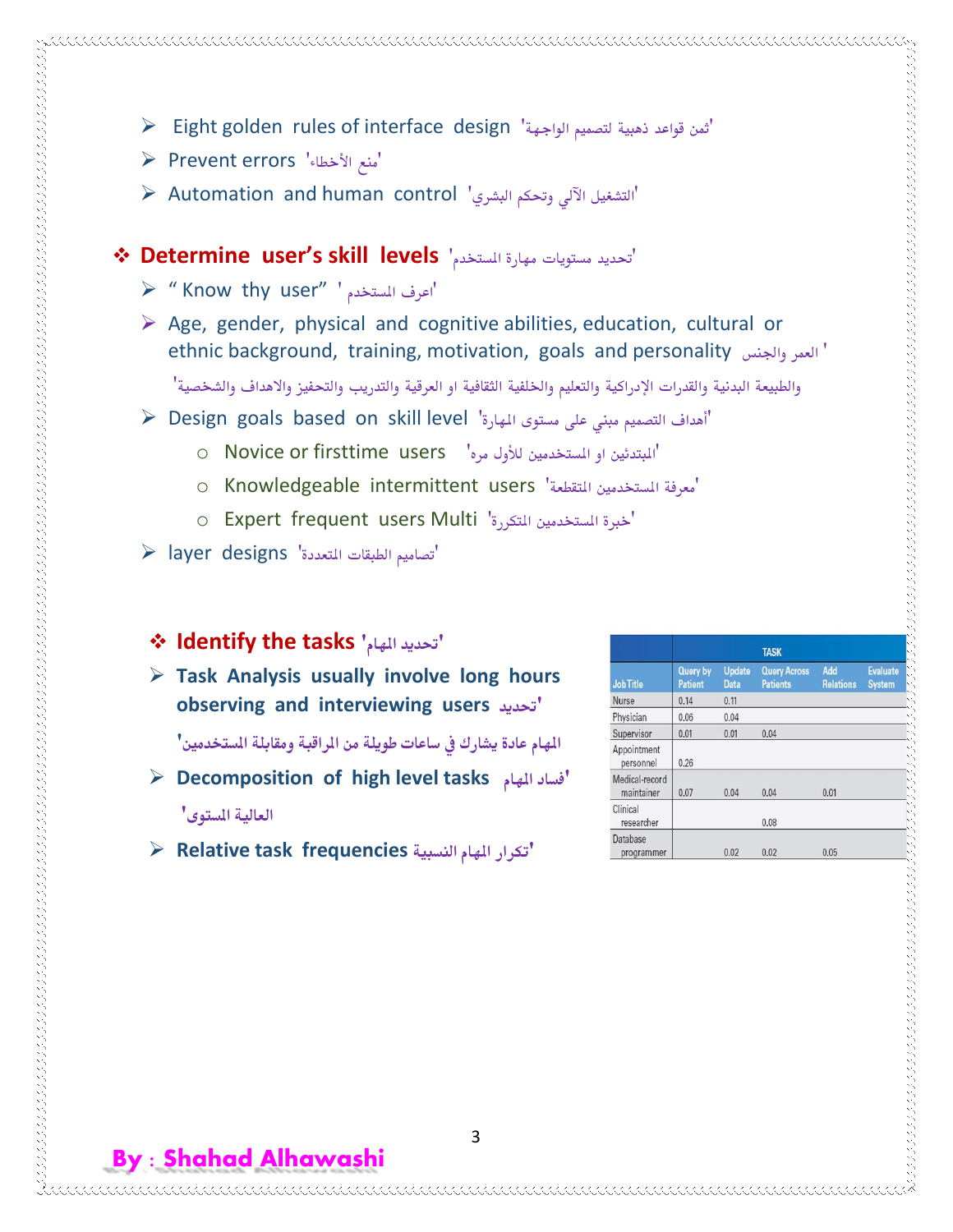# **Choose an interaction style** سلوبُا اختيار'

#### التفاعل'

- Direct Manipulation 'املباشرة املعاجلة'
- Menu selection 'اخليارات قائمة'
- Form fill-in 'تعبئة النماذج'
- 'لغة إصدار األوامر ' language Command
- Natural language

| <b>Advantages</b>                                    | <b>Disadvantages</b>                                 |
|------------------------------------------------------|------------------------------------------------------|
| <b>Direct manipulation</b>                           |                                                      |
| <b>Visually presents task concepts</b>               | May be hard to program                               |
| Allows easy learning                                 | May require graphics display<br>and pointing devices |
| Allows easy retention                                |                                                      |
| Allows errors to be avoided                          |                                                      |
| <b>Encourages exploration</b>                        |                                                      |
| Affords high subjective satisfaction                 |                                                      |
| <b>Menu</b> selection                                |                                                      |
| <b>Shortens learning</b>                             | Presents danger of many mer                          |
| <b>Reduces keystrokes</b>                            | May slow frequent users                              |
| <b>Structures decision making</b>                    | Consumes screen space                                |
| Permits use of dialog-management tools               | Requires rapid display rate                          |
| Allows easy support of error handling                |                                                      |
| Form fill-in                                         |                                                      |
| Simplifies data entry                                | Consumes screen space                                |
| <b>Requires modest training</b>                      |                                                      |
| Gives convenient assistance                          |                                                      |
| Permits use of form-management tools                 |                                                      |
| <b>Command language</b>                              |                                                      |
| Flexible                                             | Poor error handling                                  |
| Appeals to "power" users                             | Requires substantial training<br>and memorization    |
| <b>Supports user initiative</b>                      |                                                      |
| Allows convenient creation of user-defined<br>macros |                                                      |
| <b>Natural language</b>                              |                                                      |
| Relieves burden of learning syntax                   | <b>Requires clarification dialog</b>                 |
|                                                      | May not show context                                 |
|                                                      | May require more keystrokes                          |
|                                                      | <b>Unpredictable</b>                                 |

# **Spectrum of Directness**

An example of progression towards more direct manipulation: less recall/more recognition, fewer keystrokes/fewer clicks, less capability to make errors, and more visible context.





d. Pull-down menus offer meaningful names and eliminate invalid values

OCT<br>NOV

Month



MM 08 DD 21



context, show valid dates, and enable rapid single selection

# **The 8 golden rules of interface design.** Very Important

- 1. Strive for consistency 'السعي للاتساق'
- 1 Iulius التلبية الى سهولة الاستخدام الشامل' 2. Cater to universal usability
- 'تقديم معلومات مفيدة من ردود الفعل' feedback informative Offer 3.
- 4. Design dialogs to yield closure
- 5. Prevent errors 'منع الأخطا
- 6. Permit easy reversal of actions 'السماح بالابطال السهل للإجراءات'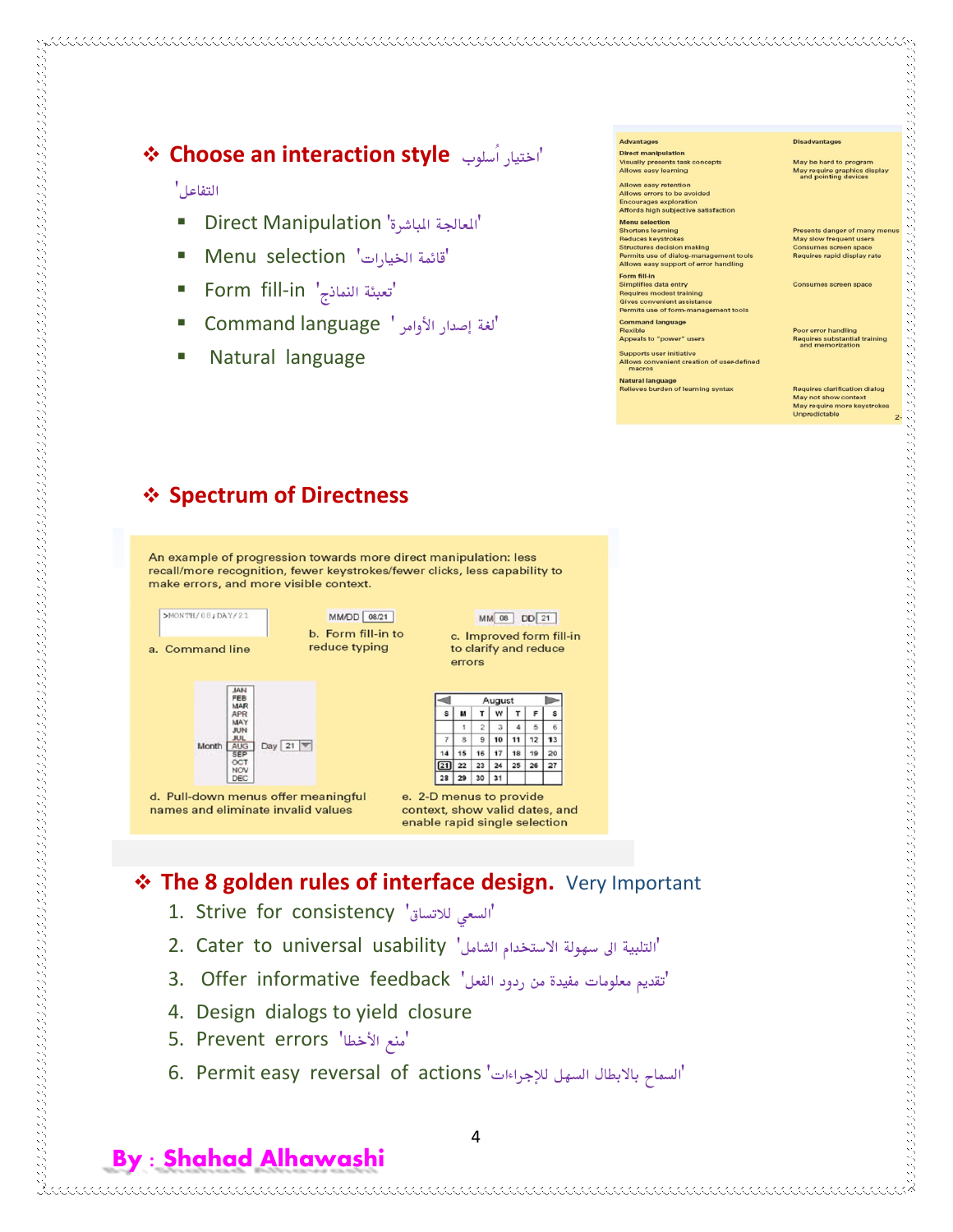- 7. Support internal locus of control 'دعم موضعي داخلي للتحكم'
- 'التقليل من حتميل الذاكرة على املدى القصري' load memory term short Reduce 8.
- **Prevent errors** 'االخطا منع'
	- Make error messages specific, positive in tone, and constructive رسائل جعل' األخطاء حمددة، وإجيابية برنني، وبناءة. '
	- Mistakes and slips (Norman, 1983) 'والزالت األخطاء'
	- Correct actions 'الصحيحة اإلجراءات'
		- 'التظليل باللون الرمادي لإلجراءات الغريالئقة' actions inappropriate out Gray o
		- o Selection rather than freestyle typing ' الخيار بدلاً من الكتابة الحره'
		- o Automatic completion 'التلقائي االنتهاء'
	- Complete sequences 'الكاملة التسلسالت'
		- ' إصدار أوامر جمردة واحدة ' commands abstract Single o
		- 'وحدات املاكرو و الوظائف الفرعية' subroutines and Macros o

### **Automation and human control** اآللي التشغيل'

#### وحتكم البشر'

- $\triangleright$  Successful integration: 'الاندماج الناجح'
	- $\bullet$  Users can avoid: 'بإمكان المستخدمين ان يتجنبوا ''
		- o Routine, tedious, and error 'الروتني، امللل، املهام املعرضة tasks prone للخطا'
	- Users can concentrate on: بإمكان'

#### المستخدمين التركيز على: '

- o Making critical decisions, coping with unexpected situations, and planning future actions اختاذ'
	- القرارات الحاسمة، النسخ مع الحالات الغير متوقعة، والتخطيط لإلجراءات للمستقبل'

#### **Humans Generally Better**

#### Sense low-level stimuli Detect stimuli in noisy background Recognize constant patterns in varying situations Sense unusual and unexpected events Remember principles and strategies Retrieve pertinent details without a priori connection Draw on experience and adapt decisions to situation Select alternatives if original approach fails Reason inductively: generalize from observations Act in unanticipated emergencies and novel situations Apply principles to solve varied problems Make subjective evaluations

- Develop new solutions
- Concentrate on important tasks when overload occurs
- Adapt physical response to changes in situation

### **Machines Generally Better**

| ense stimuli outside human's range                                |                  |
|-------------------------------------------------------------------|------------------|
| ount or measure physical quantities                               |                  |
| tore quantities of coded information<br>accurately                |                  |
| <b>Monitor prespecified events, especially</b><br>infrequent ones |                  |
| lake rapid and consistent responses<br>to input signals           | Ġ,<br>ò,         |
| lecall quantities of detailed<br>information accurately           | 5<br>5<br>5      |
| rocess quantitative data in<br>prespecified ways                  | N<br>5<br>Ŋ<br>Ŋ |
| leason deductively: infer from a<br>general principle             | S<br>Ŋ<br>S<br>Ŋ |
| erform repetitive preprogrammed<br>actions reliably               | Ŋ<br>5           |
| xert great, highly controlled physical<br>force                   | ò,<br>5          |
| erform several activities<br>simultaneously                       | Ŋ<br>Ŋ<br>5      |
| Maintain operations under heavy<br>information load               | Ġ,               |
| .<br>Maintain performance over extended<br>periods of time        | Ŷ,               |
|                                                                   | ч,<br>5<br>Š,    |
|                                                                   |                  |

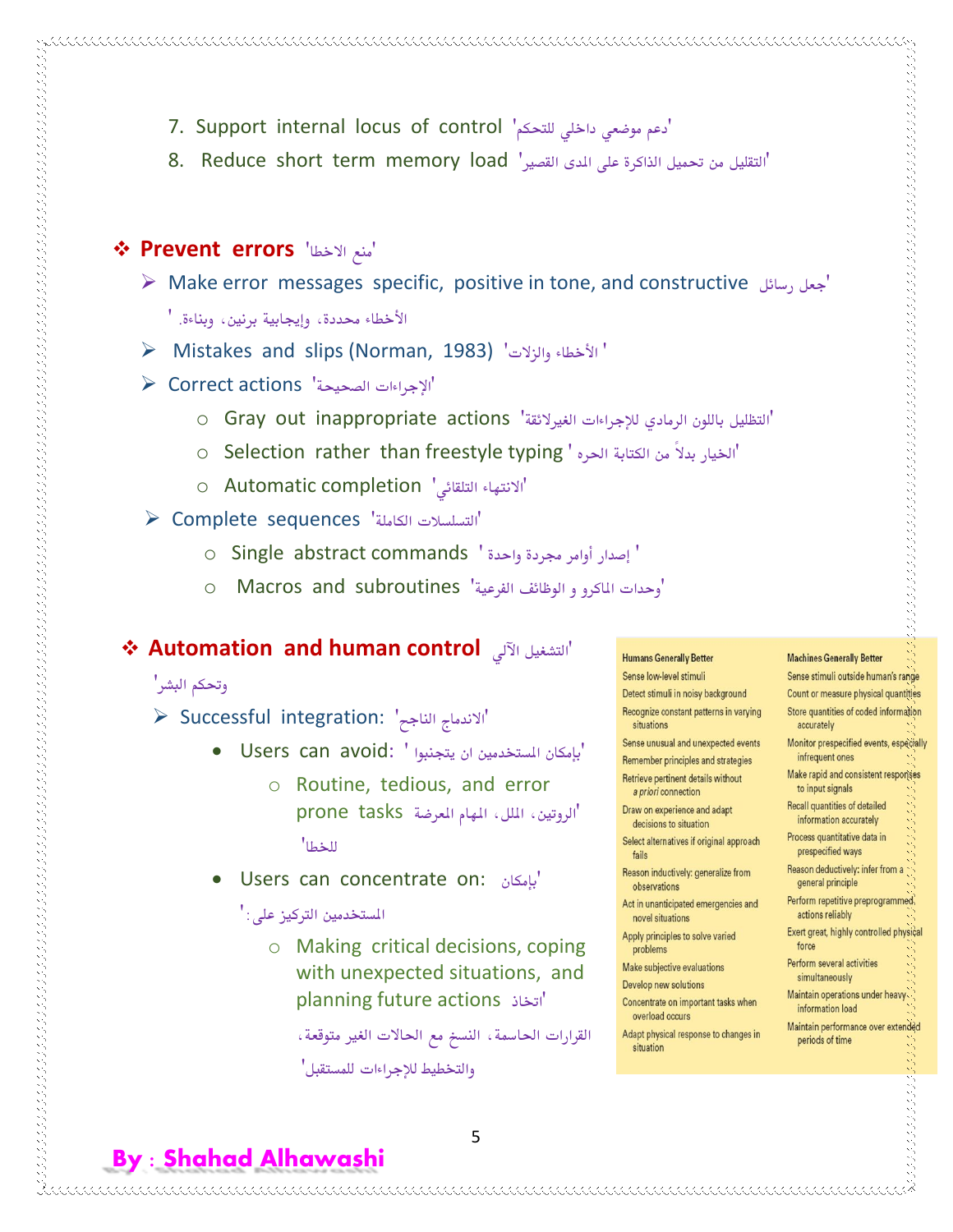- E.g. airtraffic controllers with low frequency, but high 'على سبيل الثال: وحدات التحكم في الحركة الجوية مع ترددات consequences of failure املنخفضة، ولكن العواقب عالية من الفشل'
- FAA: design should place the user in control and automate only to improve system performance, without reducing human 'التصميم يجب ان يضع المستخدم في التحكم والتشغيل الآلي فقط لتحسين الأداء النظام involvement

بدون التقليل من التدخل البشري'

- Goals for autonomous agents 'املستقلني الوكالء أهداف'
	- 'ان يعرف ماذا حيب املستخدم وما ال حيب' dislikes and likes s'user knows
	- makes proper inferences 'يجعل الاستنتاجات صحيحة'
	- responds to novel situations 'مألوفة الغري حلاالت االستجابة'
	- performs competently with little guidance 'صغري توجيهه مع بكفاءة يؤدي'
- Tool like interfaces versus autonomous agents الوكالء مقابل الواجهات مثل أداة' املستقلني'
- $\triangleright$  Aviators representing human users, not computers, more successful 'طيارين ميثلون مستخدمني البشر وهم ليسوا كومبيوترات ، وهم األكثر جناحاً'
- $\triangleright$  User modeling for adaptive interfaces 'نموذجية المستخدم لواجهات التكييف'
	- keeps track of user performance 'يبقى متتبعا لأداء المستخدم'
	- adapts behavior to suit user's needs 'املستخدم احتياجات ليناسب السلوك يكيف'
	- allows for automatically adapting system ' يسمح بتكيف النظام تلقائياً
		- o response time, length of messages, density of feedback, content of menus, order of menu items, type of ' وقت االستجابة، طول الرسائل، كثافة screens help of content ,feedback

ردود الفعل، حمتوى القوائم، طلب عنصر القائمة، نوع ردود الفعل، حمتوى الشاشات املساعدة'

'يمكن ان يكون إشكالية' can be problematic

**By : Shahad Alhawashi**

- $\circ$  system may make surprising changes 'ألنظام قد يقوم بتغيرات مفاجئة'
- o user must pause to see what has happened املستخدم على جيب' التوقف ليرى مايحدث'

6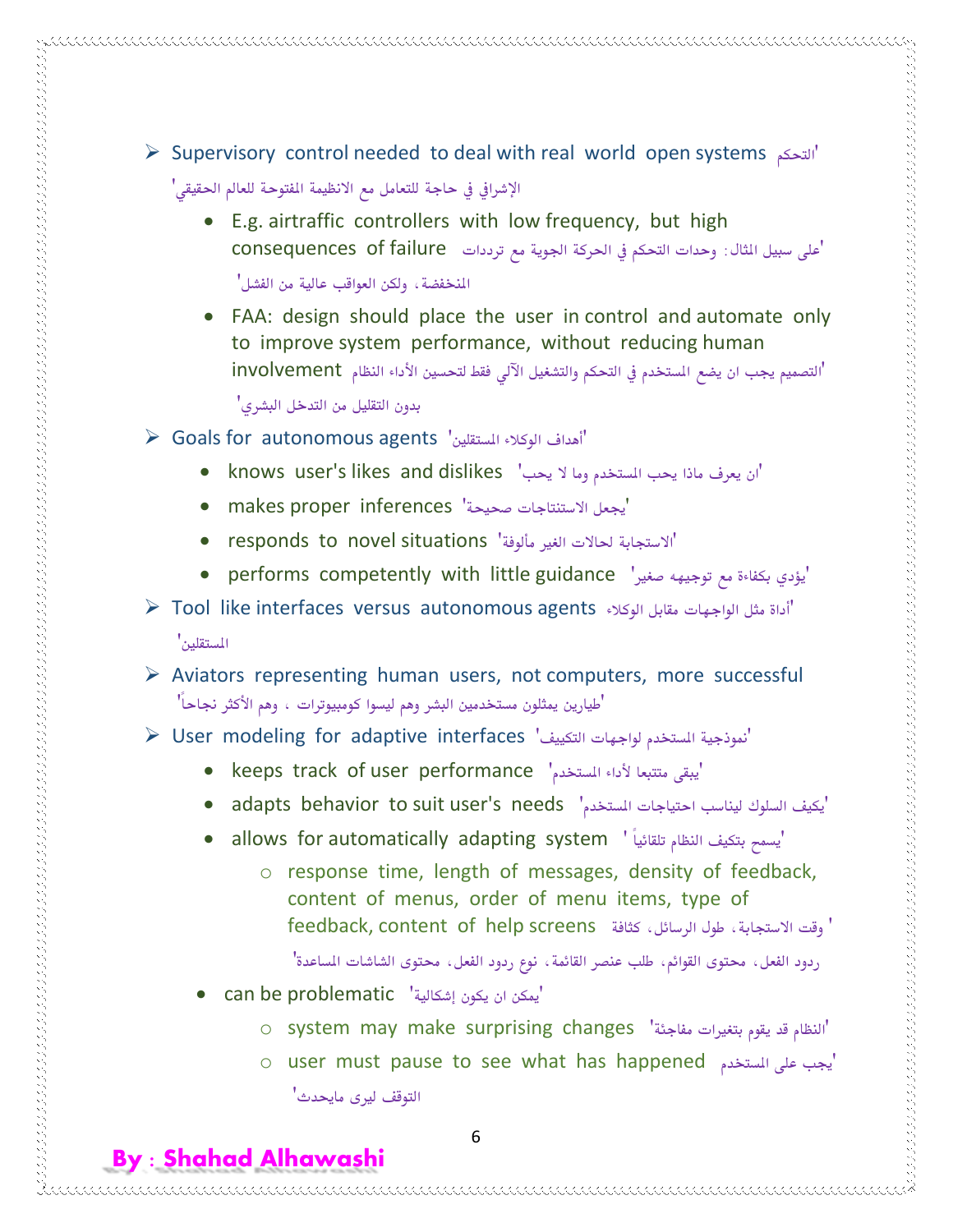- o user may not be able to ' :من املستخدم يتمكن ال قد' -predict next change | توقع التغير القادم' -interpret what has happened ' ماحيدوث تفسري'
	- 'استعادة النظام اىل حالته السابقة' state previous to system restore-
- Alternative to agents: 'الوكالء بديل'
	- user control, responsibility, accomplishment ،املسؤولية ،املستخدم حتكم' اإلجناز'
	- expand use of control panels ' :التحكم ألواح استخدام توسيع'
		- o style sheets for word processors ' أنماط الصفحات لمعالجة الورد '
		- o specification boxes of query facilities مرافق من التخصيص صناديق' االستعالم'
		- o information- visualization tools 'التصوير معلومات أدوات'

# **Automation and** human control (concluded)



access Above: Mac OS X system preference settings

Right: Windows Vista Control Panel

 $\leftarrow$   $\leftarrow$   $\leftarrow$   $\leftarrow$   $\leftarrow$   $\leftarrow$   $\leftarrow$   $\leftarrow$   $\leftarrow$ 

Zoom: on eof

Display:

**Black on White**<br>White on Black ince contrast

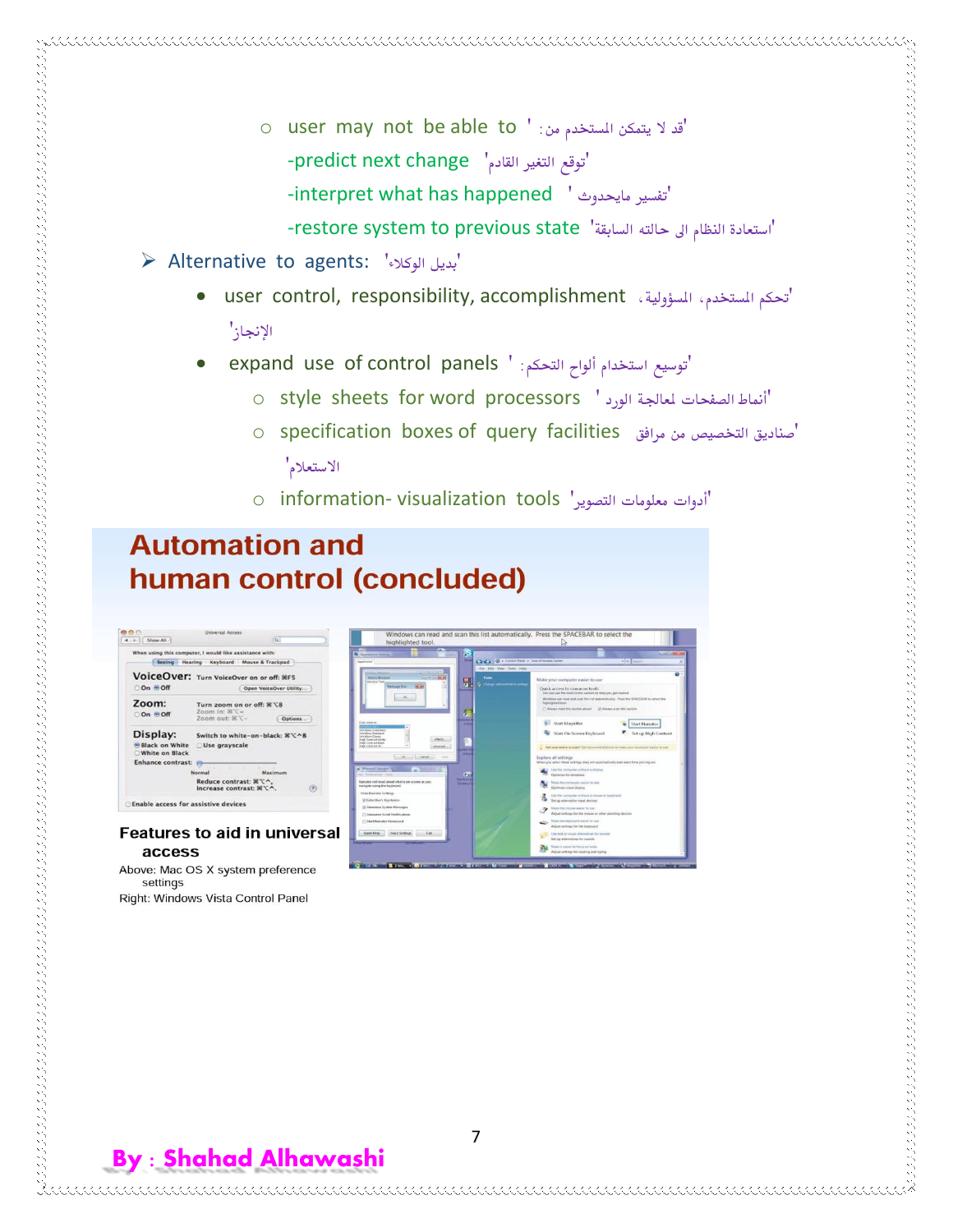# **Theories** 'نظريات'

- $\triangleright$  Beyond the specifics of guidelines 'ما وراء تفاصيل الإرشادات'
- Principles are used to develop theories 'النظريات لتطوير املستخدمة املبادئ'
- 'وصفات او تفسريات او تنبؤات ' predictive or explanatory/Descriptions
- $\blacktriangleright$  Motor task, perceptual, or cognitive محرك المهام او الإدراك الحسى او المعرفي

### **Explanatory and predictive theories** 'التبوئية و التفسريية النظريات'

- Explanatory theories: 'تفسريية نظريات'
	- o Observing behavior 'السلوك مراقبة'
	- o Describing activity 'أوصف أنشطة
	- o Conceiving of designs 'التصاميم تصور'
	- o Comparing high level concepts of two designs مقارنات مفاهيم ذو مستويات عالية بتصميمني'
	- o Training ' تدريب'

 $\sim$  . The construction of the construction of the construction of the construction of the construction of the construction of the construction of the construction of the construction of the construction of the constructi

- Predictive theories: 'تنبوئية نظريات'
	- Enable designers to compare proposed designs for execution time 'تمكين المصمين من مقارنة التصميم المقترحة للوقت تنفيذ ومعدلات الاخطا' Or error rates

# 'اإلدراك احلسي واملعريف وحمركات املهام' **tasks Motor & ,Cognitive ,Perceptual**

- 'نظريات اإلدراك احلسي او املعريف للمهام الفرعية ' theories subtasks Cognitive or Perceptual
	- o Predicting reading times for free text, lists, or formatted displays 'تنبؤ مرات القراءه للنص احلر او القوائم او العروض املصممة'
- Motor-task performance times theories: ' املهام حمرك أداء نظريات'
	- 'تنبؤ مرات نقر لوحة املفاتيح و التنقيط ' times pointing or keystroking Predicting o

### **Taxonomy (explanatory theory)**

- Order on a complex set of phenomena 'الظواهر من معقدة جمموعة على الطلب'
- Facilitate useful comparisons 'املفيدة املقارنات تسهيل'
- Organize a topic for newcomers 'اجلدد للقادمني موضوع تنظيم'
- $\triangleright$  Guide designers 'دليل المصممين'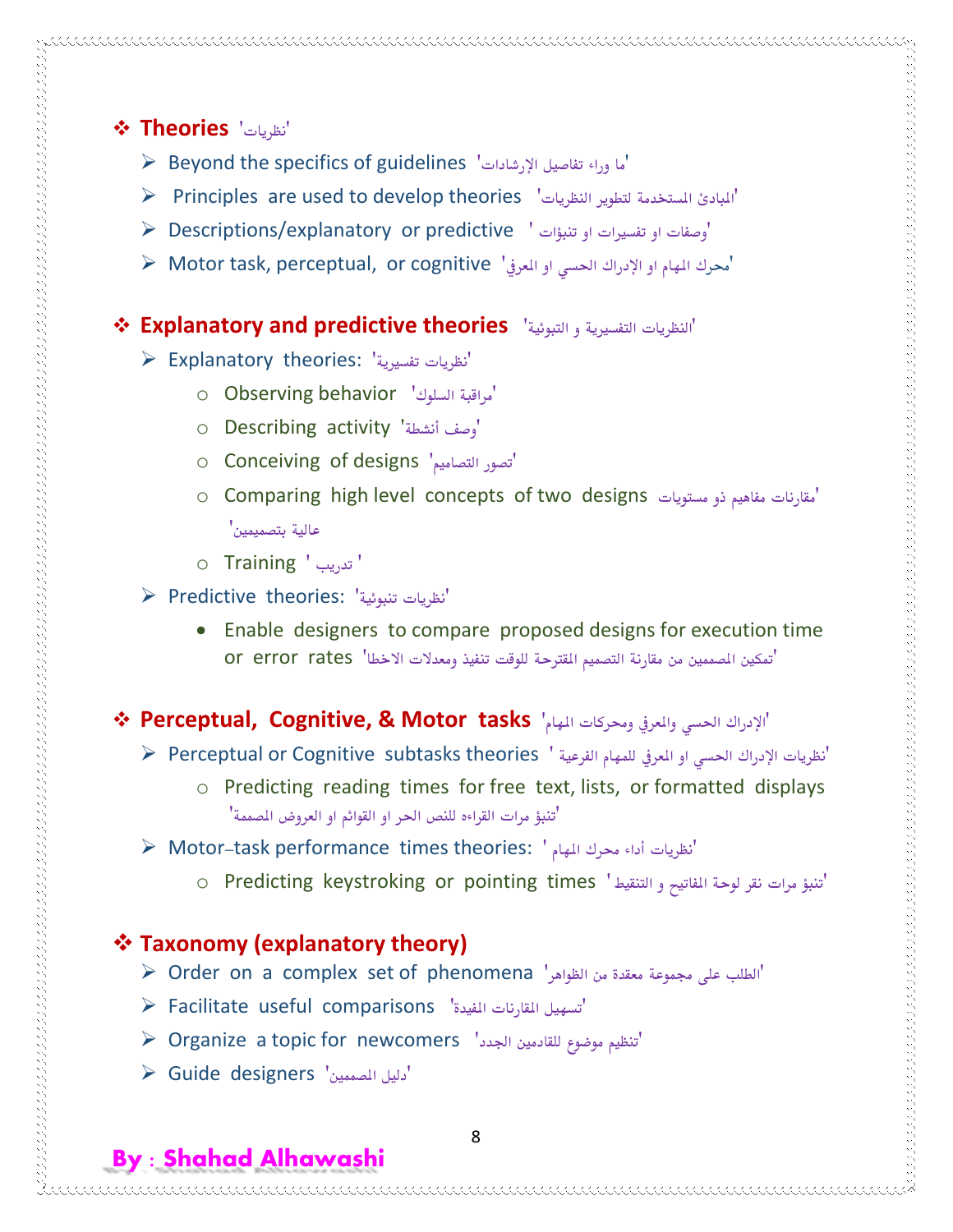Indicate opportunities for novel products. 'جديدة ملنتجات فرص تشري'

### **Conceptual, semantic, syntactic, and lexical model**

- $\triangleright$  Foley and van Dam four level approach:
	- Conceptual level: 'املفهومي املستوى'
		- User's mental model of the interactive system المعقلي المستخدم العقلي المعتقلي المعتقلي المعتقلي المستخدم العقلي

للنظام التفاعلي'

 $\sim$  . The construction of the construction of the construction of the construction of the construction of the construction of the construction of the construction of the construction of the construction of the constructi

'مستوى الدالالت اللفظية' :level Semantic

-Describes the meanings conveyed by the user's command input and by the computer's output display أيصف المعاني الى تم نقله بواسطة ادخال

أوامر المستخدم وبواسطة عرض مخرجات الكمبيوتر'

Syntactic level: 'النحوي املستوى'

-Defines how the units (words) that convey semantics are assembled into a complete sentence that instructs the computer 'يعرف كيف وحدات 'الكلمات' التي تنقل الدلالات المجمعة الى to perform a certain task

مجلة كاملة والذي يرشد الكومبيوتر ألداء مهام معينة'

- Lexical level: 'اللغوي املستوى'
	- Deals with device dependencies and with the precise mechanisms by which a user specifies the syntax يتناول تبعيات الأجهزة و

الاليات الدقيقة التي تحدد للمستخدم بناء الجملة'

- $\triangleright$  Approach is convenient for designers
	- o Topdown nature is easy to explain 'من اعلى الى أسفل الطبيعة يكون سهل للشرح'
	- o Matches the software architecture 'الرباجمية اهلندسة تصميم تطابق'
	- o Allows for useful modularity during design 'يسمح للنمطية المفيدة خلال التصميم'

### **Stages of action models** 'العمل مناذج مراحل'

- $\triangleright$  Norman's seven stages of action 'مراحل الإجراء السبعة لنورمان'
	- 1. Forming the goal 'تشكيل الهدف'
	- 2. Forming the intention 'النية'
	- 3. Specifying the action 'تحديد الإجراء'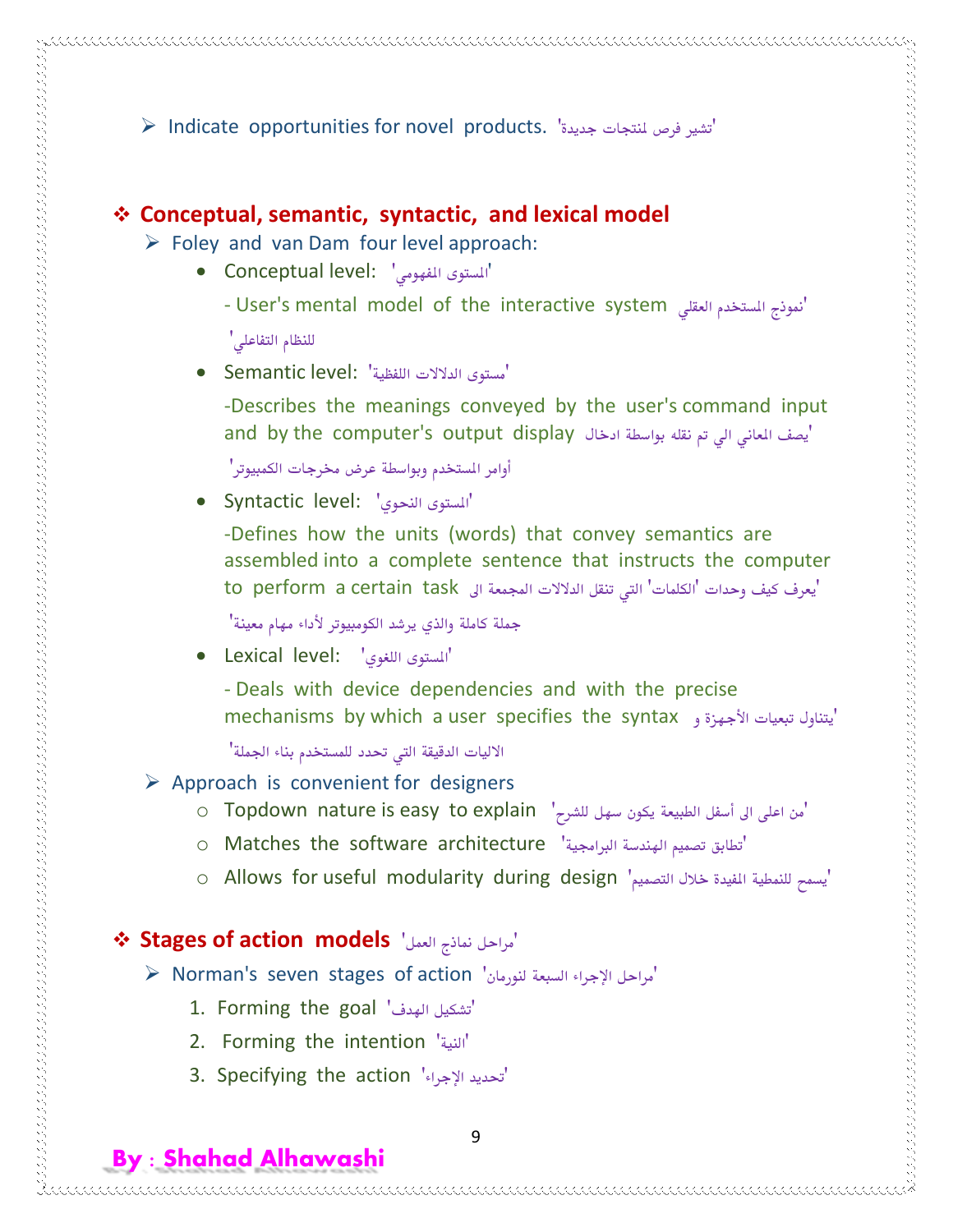- 4. Executing the action 'اإلجراء تنفيذ'
- 5. Perceiving the system state 'ادراك حالة النظام'
- 6. Interpreting the system state 'نفسير حالة النظام'
- 7. Evaluating the outcome ' تقييم النتيجة'
- $\triangleright$  Norman's contributions Important 'ساهمات نورمان'
	- o Context of cycles of action and evaluation. ' والتقييم الدورات سياق'
	- o Gulf of execution: Mismatch between the user's intentions and 'دوامة التنفيذ: عدم تطابق بين نوايا المستخدم والإجراء المسموح به' the allowable actions
	- o Gulf of evaluation: Mismatch between the system's 'دوامة التقييم: عدم تطابق بني expectations' users the and representation

متثيل النظام والتوقعات املستخدم'

- $\triangleright$  Four principles of good design 'المبادئ الأربع للتصميم الجيد'
	- o State and the action alternatives should be visible اإلجراء وبدائل احلالة' جيب ان تكون مرئيّة '
	- o Should be a good conceptual model with a consistent system 'ينبغي ان يكون منوذج مفهوم جيد مع صورة نظام متناسق ' image
	- o Interface should include good mappings that reveal the 'ينبغي على الواجهة ان تشمل التعينات الجيدة والتي relationships between stages

تكشف العالقات بني املراحل'

- 'ينبغي على املستخدم استقبال ردود الفعل باستمرار' continuous receive should User o
- Four critical points where user failures can occur ميكن حيث هامة نقاط أربعة'

حدوثه عند فشل المستخدم<sup>'</sup>

 $\sim$  , and the construction of the construction of the construction of the construction of the construction of the construction of the construction of the construction of the construction of the construction of the constr

**By : Shahad Alhawashi**

- o Users can form an inadequate goal ' المستخدمين بإمكانهم تشكيل هدف غير ملائم
- o Might not find the correct interface object because of an 'قد الجيدوا اوجبكت واجهة الصحيح بسبب أيقونة او icon or label incomprehensible طابع غير مفهموم '
- o May not know how to specify or execute a desired action قد' اليعرفوا كيفية حتديد او تنفيذ اإلجراء املرغوب فيه'
- o May receive inappropriate or misleading feedback فعل ردود يستقبلوا قد' غري مناسبة او مضللة'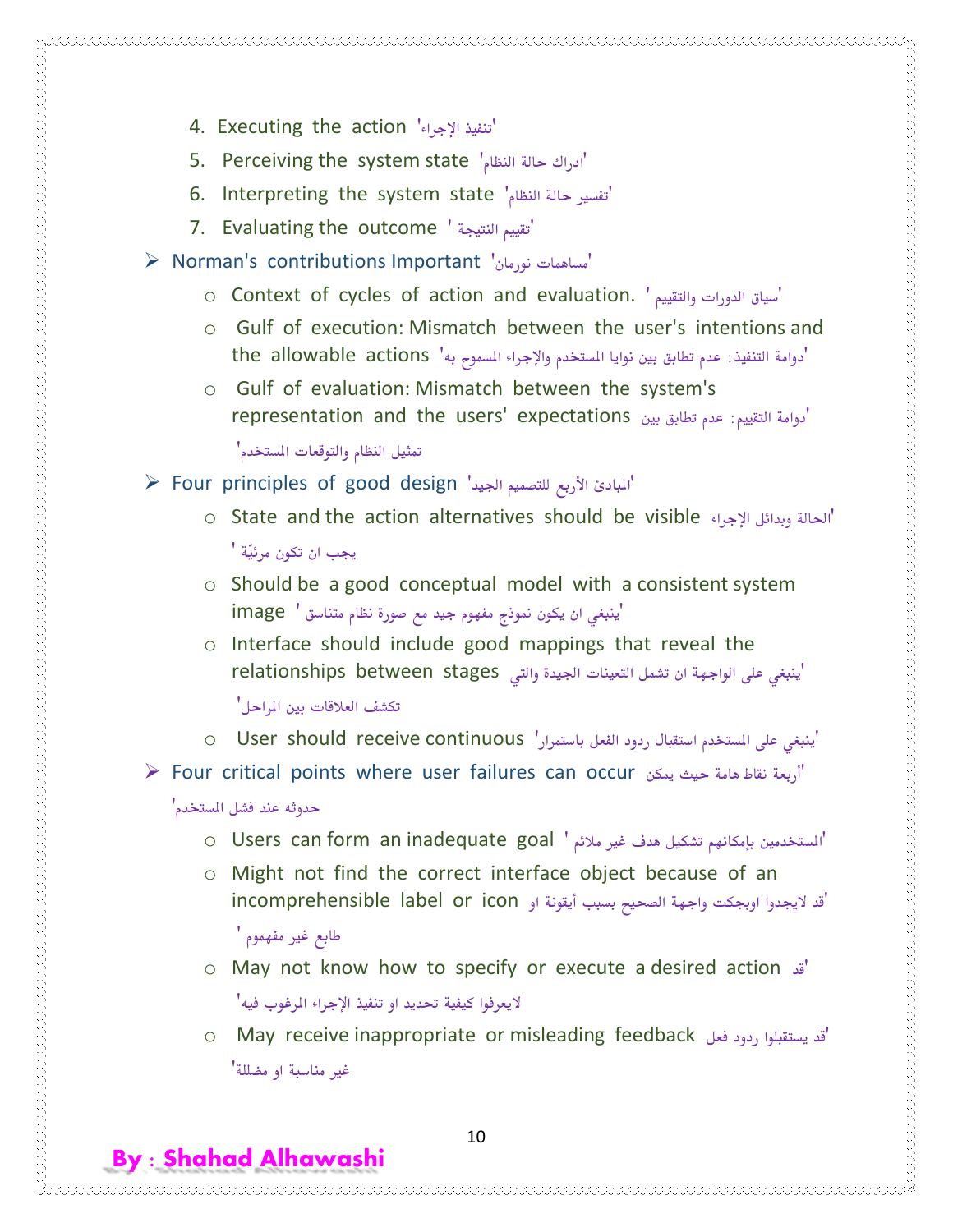# 'االتساق خالل قواعد النحو' **grammars through Consistency**

 $\triangleright$  Consistent user interface goal 'مدف تناسق واجهة المستخدم

Definition is elusive - multiple levels sometimes in conflict التعريف'

هو بعيد المنال– مستويات متعددة في بعض الأحيان في صراع'

| <b>Consistent</b>       | <b>Inconsistent A</b>   | <b>Inconsistent B</b>   |
|-------------------------|-------------------------|-------------------------|
| delete/insert character | delete/insert character | delete/insert character |
| delete/insert word      | remove/bring word       | remove/insert word      |
| delete/insert line      | destroy/create line     | delete/insert line      |
| delete/insert paragraph | kill/birth paragraph    | delete/insert paragraph |

 Sometimes advantageous to be inconsistent. غري تكون عندما ًأحيانا مفيد' متناسقة '

### ' أفعال اإلجراء الغري متناسق' verbs action Inconsistent

- Take longer to learn ' للتعلم أطول وقت يستغرق'
- 'يسبب الكثري من االخطا ' errors more Cause
- Slow down users 'املستخدمني بطء'
- 'من الصعب على المستخدمين بان يتذكروا ' Harder for users to remember '

### **The disappearance of syntax** 'اجلملة تركيب اختفاء'

 $\triangleright$  Users must maintain a profusion of device dependent details in their <sup>'</sup>يجب على المستخدم الحفاظ على وفرة التفاصيل التي تعتمد على الجهاز في ذاكرتهم human memory

البشرية'

**By : Shahad Alhawashi**

- Which action erases a character "اي اجراء يمسح الحرف"
- Which action inserts a new line after the third line of a text file 'أي اإلجراء يدرج خط جديد بعد اخلط الثالث من امللف النص'
- Which abbreviations are permissible 'جاهزة تكون اختصارات أي'
- Which of the numbered function keys produces the previous 'أي املفاتيح الوظيفية املرمقة تنتج الشاشة السابقة' .screen
- $\triangleright$  Learning, use, and retention of this knowledge is hampered by two 'التعلم واستخدام االحتفاظ بهذه املعرفة تكون معرقلة مبشكلتني ' problems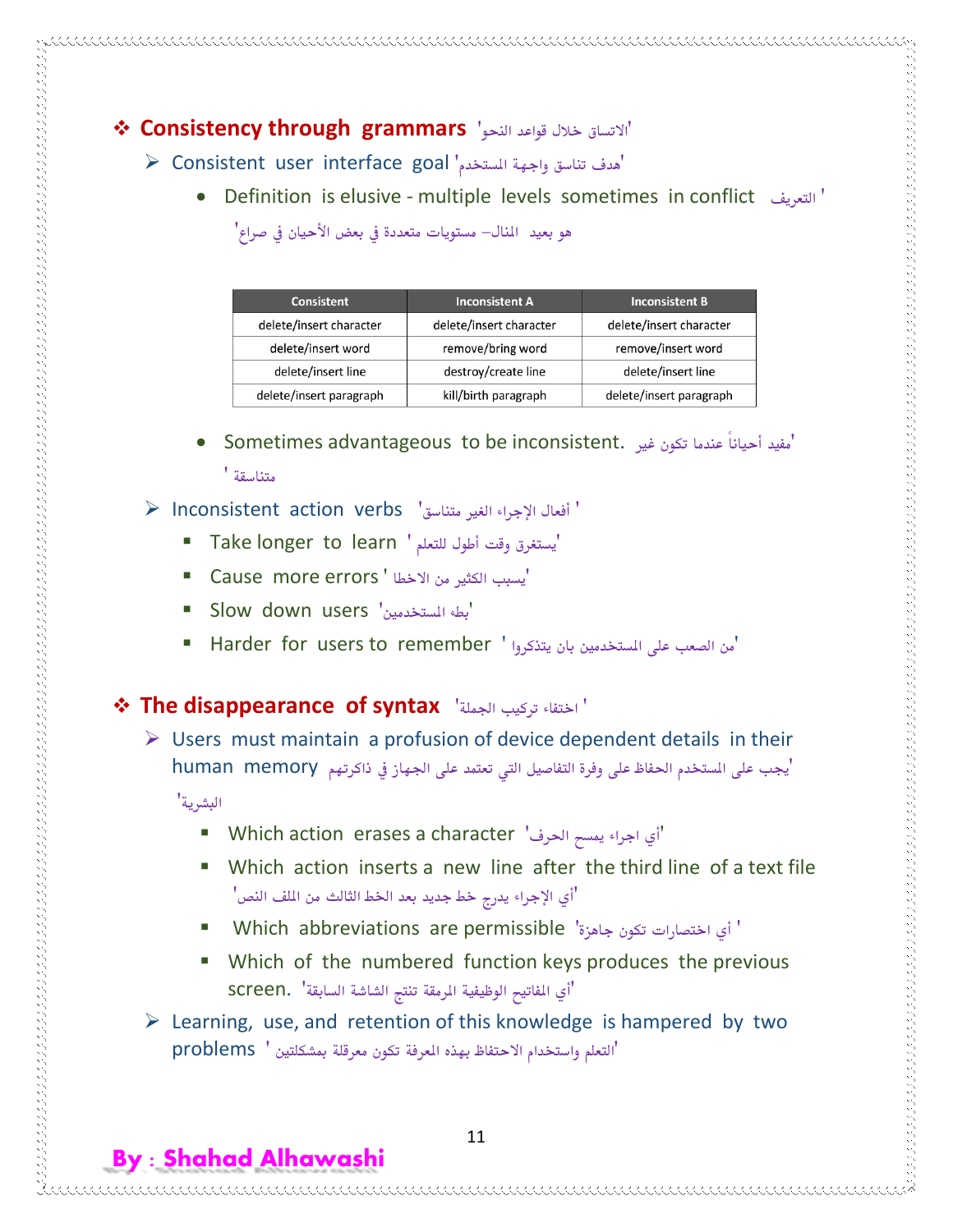- Details vary across systems in an unpredictable manner خمتلفة تفاصيل' عبر الأنظمة في طريقة لا يمكن التنبؤ بها '
- Greatly reduces the effectiveness of paired learning associate يقلل' بدرجة كبيرة من فعالية تعلم الاقتران الشترك '
- Syntactic knowledge conveyed by example and repeated usage املعرفة' النحوية اليت مت نقلها بواسطة مثال واستخدام متكرر'
- $\triangleright$  Syntactic knowledge is system dependent ' المعرفة النحوية هو نظام يعتمد'

# **The disappearance of syntax (concluded)**

Minimizing these burdens is the goal of most interface designers التقليل'

من هذه الأعباء هو الهدف لمعظم مصممي الواجهة'

- Modern direct-manipulation systems 'احلديثة املباشرة املعاجلة أنظمة'
- Familiar objects and actions representing their task objects and 'االوجبكت واإلجراءات املألوفة متثل مهمات االوجبكت وإالجراءات .actions
- 'أدوات بناء و واجهة املستخدم احلديث ' tools building interface user Modern
- Standard widgets 'معيارية حاجيات'

# **Contextual Theories** 'السياقية النظريات'

 $\blacktriangleright$  User actions are situated by time and place الوقت "

والزمن'

**By : Shahad Alhawashi**

o You may not have time to deal with shortcuts or device dependent syntax, such as on mobile devices, when hurried قد'

لايكون لديك الوقت لتتعامل مع الاختصارات او الأجهزة التي تعتمد على تركيب الجملة ، مثل على أجهزة املوبايل عندما تكون على عجلة'

o Physical space is important in ubiquitous, pervasive and embedded devices, e.g. a museum guide stating information 'الفراغ الفيزيائي يكون مهم في كل مكان ومنتشرة في الأجهزة المتضمنة about a nearby painting

، على سبيل املثال : دليل املتحف يوضح املعلومات حول الفنية القريبة'

 $\triangleright$  A taxonomy for mobile device application development could include: 'تصنيف تطوير تطبيق جهاز املوبايل قد يشمل على'